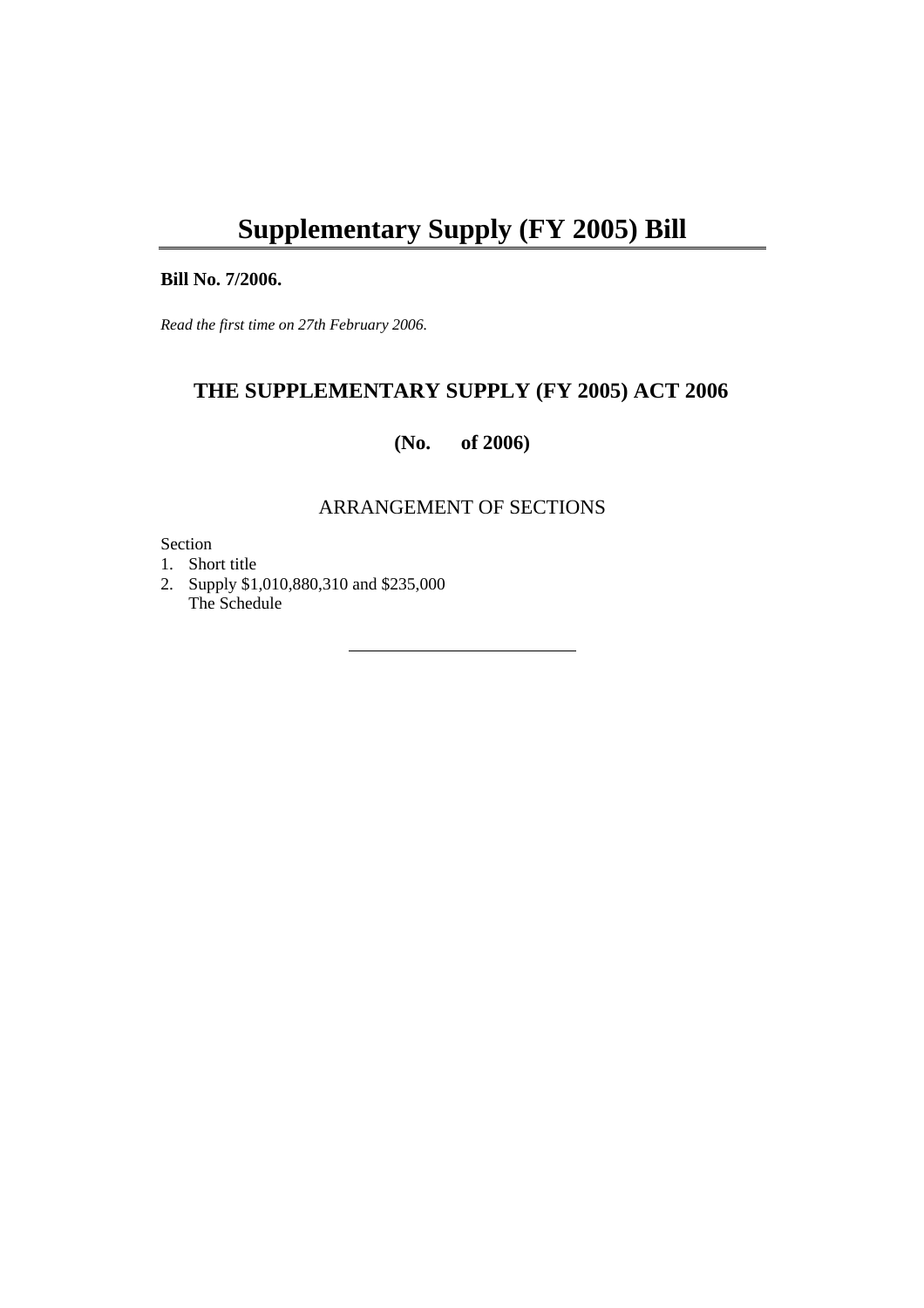# A BILL

## *intituled*

An Act to provide for making supplementary provision to meet additional expenditure for the financial year 1st April 2005 to 31st March 2006.

Be it enacted by the President with the advice and consent of the Parliament of Singapore, as follows: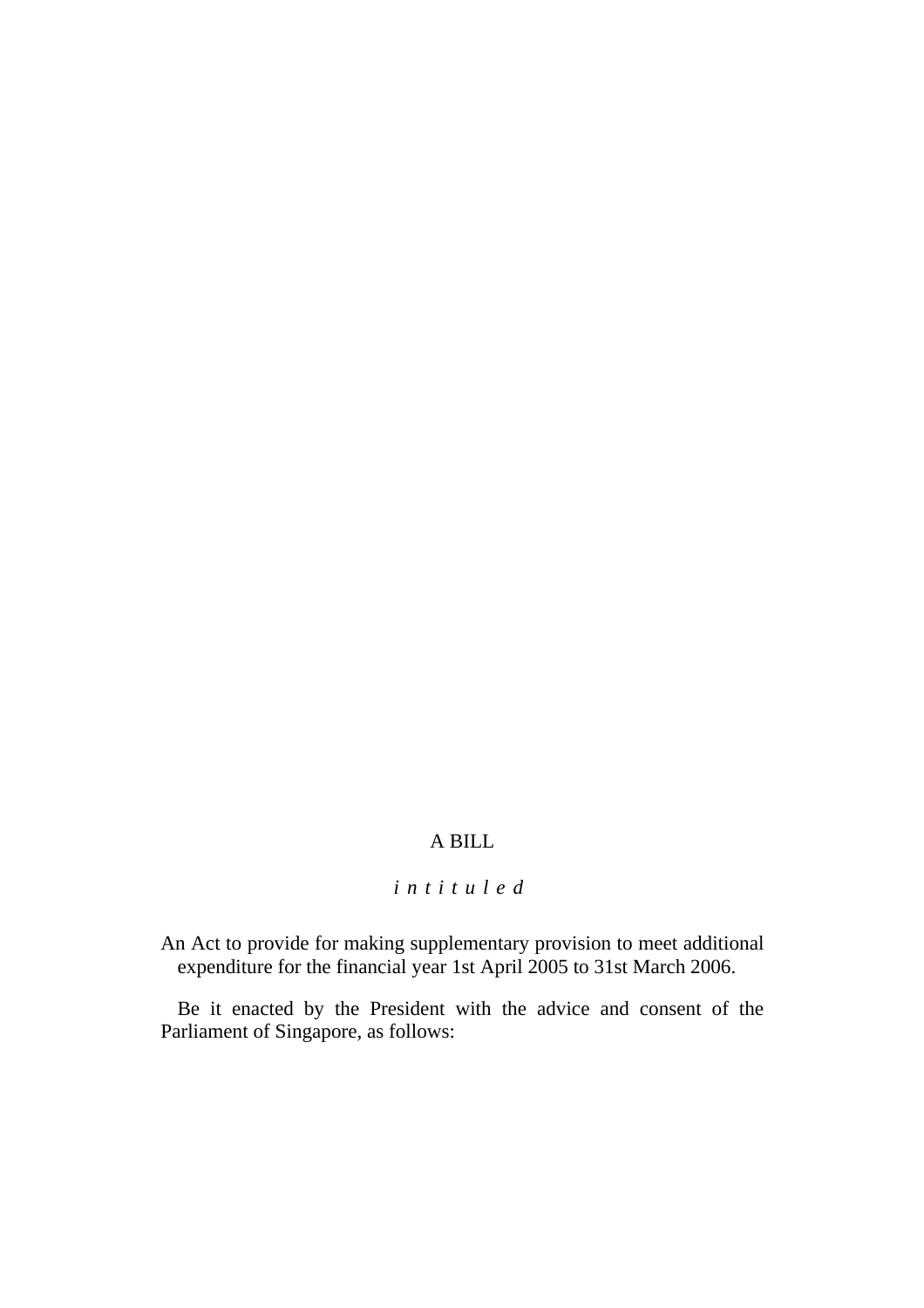## **Short title**

**1.** This Act may be cited as the Supplementary Supply (FY 2005) Act 2006.

#### **Supply \$1,010,880,310 and \$235,000**

<sup>5</sup>**2.**—(1) A further sum of \$1,010,880,310, not otherwise provided for by the Supply Act 2005 (Act 12 of 2005), is hereby authorised to be issued from the Consolidated Fund for the period from 1st April 2005 to 31st March 2006.

(2) A further sum of \$235,000, not otherwise provided for by the Supply 10 Act 2005, is hereby authorised to be issued from the Development Fund for the period from 1st April 2005 to 31st March 2006.

(3) The sums specified in subsections (1) and (2) are hereby appropriated for the purposes of the Heads of Expenditure specified in the Schedule.

| Head        | Title                                  |           | Appropriation<br>from<br>Consolidated<br>Fund | Appropriation<br>from<br>Development<br>Fund | <b>Total</b><br>Appropriations |
|-------------|----------------------------------------|-----------|-----------------------------------------------|----------------------------------------------|--------------------------------|
|             |                                        |           | \$                                            | \$                                           | \$                             |
| $\mathbf C$ | Auditor-General's<br>Office            | $\cdots$  |                                               | 235,000                                      | 235,000                        |
| D           | <b>Cabinet Office</b>                  |           | 50,400                                        | $\cdots$                                     | 50,400                         |
| G           | Presidential<br>Councils               | $\cdots$  | 18,320                                        | $\cdots$                                     | 18,320                         |
| K           | Ministry of<br>Education               |           | 144, 347, 000                                 |                                              | 144,347,000                    |
| O           | Ministry of Health                     |           | 14,272,630                                    | $\cdots$                                     | 14,272,630                     |
| T           | Ministry of<br>National<br>Development | $\ddotsc$ | 4,989,170                                     | $\cdots$                                     | 4,989,170                      |
| U           | Prime Minister's<br>Office             |           | 3,333,030                                     |                                              | 3,333,030                      |

#### THE SCHEDULE